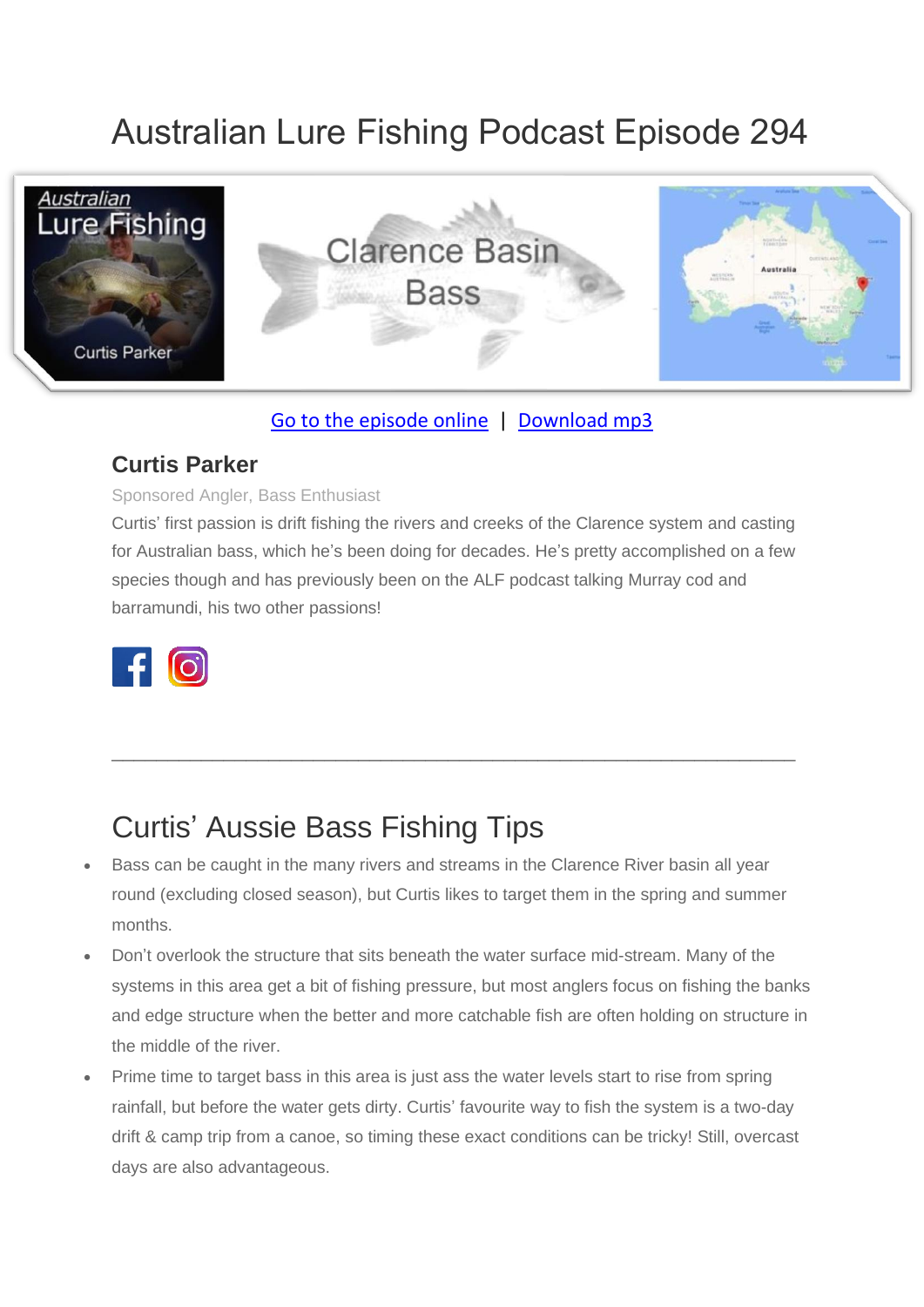- Topwater fishing is possible all day, and the bigger fish tend to come on the surface. If you want larger numbers but smaller fish, go sub-surface.
- Having a canoe or kayak that is stable enough that you can stand will enable you to polaroid the water ahead, looking for structure to cast to. Anything that sits above the bottom and causes the current to push upwards will create a pressure point that holds bass. Fish will be facing into the current, so cast across the stream and down current of the kayak to avoid spooking the fish you're casting to.
- During spring, fish are scattered right throughout the 50 or so kilometres of the freshwater in the Clarence. For scrappy, 50cm fish Curtis suggests fishing down nearer the brackish water, but he prefers to target the well-conditioned, football-shaped monsters in the upper headwaters.
- Sharpen up your casting skills, accurate casting is often critical to your success. The ability to skip cast lures under overhanging vegetation and deep into structure is also important and is more easily achieved using a quality baitcast outfit.
- Be prepared to rope canoes down some major rapids. The head and tail of rapids are always worth casting to, especially at night.

## Curtis' Aussie Bass Fishing Tackle

- Curtis typically brings three baitcast outfits in the 2-5 kg line class on a drift fishing expedition. All reels are loaded with 16lb line and typically a 16lb fluorocarbon leader, although he'll sometimes switch to 20lb in very tough country. Whilst these line classes might seem excessive, big, well-conditioned bass in flowing water with plenty of structure can take some stopping.
- Two shorter baitcast rods (6'10") are normally in the kit. One is usually rigged for skip casting, with the cast control pre-set and a suitable lure tied on. The second is rigged with a hard body, vibe, topwater or other lure for casting to structure.
- The third outfit is comprised of a longer (7') rod and is a searching/prospecting outfit. The longer rod allows Curtis to make longer casts ahead of the drift using a spinnerbait, chatterbait, swimbait or other searching lure to cover plenty of water.

## Curtis' Top Aussie Bass Fishing Lures

• The Imakatsu Alive Chatter 70 is Curtis' chosen search bait. It can be blind cast across and down current ahead of a drifting kayak, allowed to sink and then worked back at a fairly fast pace. Occasional twitches or pauses can be added in particularly promising spots, but generally they are best fished fast.